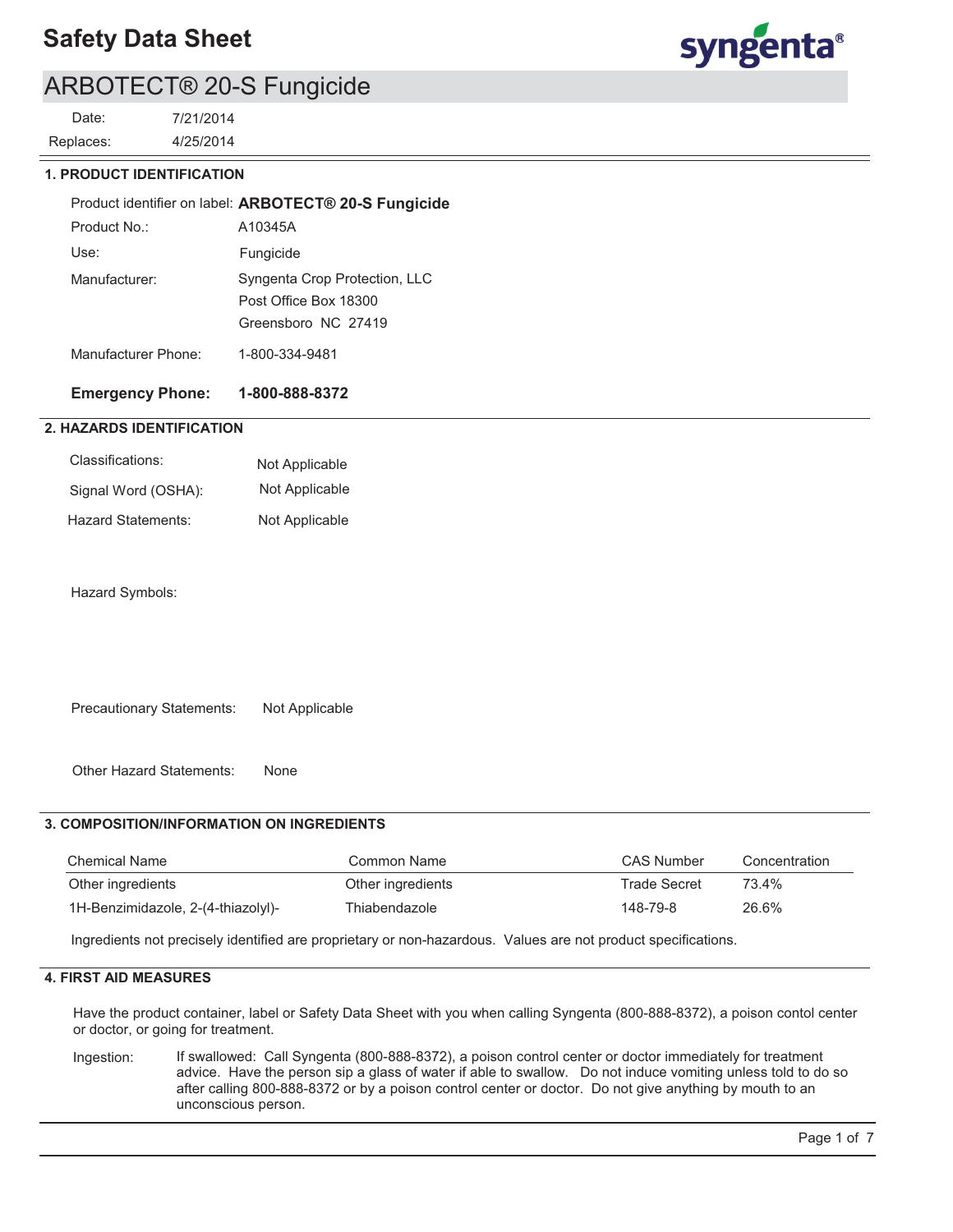

### ARBOTECT® 20-S Fungicide

| Date:          | 7/21/2014                                                                                                                                                                                                                                                                |
|----------------|--------------------------------------------------------------------------------------------------------------------------------------------------------------------------------------------------------------------------------------------------------------------------|
| Replaces:      | 4/25/2014                                                                                                                                                                                                                                                                |
| Eye Contact:   | If in eyes: Hold eye open and rinse slowly and gently with water for 15-20 minutes. Remove contact lenses, if<br>present, after 5 minutes, then continue rinsing eye. Call Syngenta (800-888-8372), a poison control center or<br>doctor for treatment advice.           |
| Skin Contact:  | If on skin or clothing: Take off contaminated clothing. Rinse skin immediately with plenty of water for 15-20<br>minutes. Call Syngenta (800-888-8372), a poison control center or doctor for treatment advice.                                                          |
| Inhalation:    | If inhaled: Move person to fresh air. If person is not breathing, call 911 or an ambulance, then give artificial<br>respiration, preferably mouth-to-mouth if possible. Call Syngenta (800-888-8372), a poison control center or<br>doctor for further treatment advice. |
|                | Most important symptoms/effects:                                                                                                                                                                                                                                         |
| Not Applicable |                                                                                                                                                                                                                                                                          |
|                | Indication of immediate medical attention and special treatment needed:                                                                                                                                                                                                  |

There is no specific antidote if this product is ingested.

Treat symptomatically.

### **5. FIRE FIGHTING MEASURES**

Suitable (and unsuitable) extinguishing media:

Use dry chemical, foam or CO2 extinguishing media. If water is used to fight fire, dike and collect runoff.

Specific Hazards:

During a fire, irritating and possibly toxic gases may be generated by thermal decomposition or combustion.

Special protective equipment and precautions for firefighters:

Wear full protective clothing and self-contained breathing apparatus. Evacuate nonessential personnel from the area to prevent human exposure to fire, smoke, fumes or products of combustion.

### **6. ACCIDENTAL RELEASE MEASURES**

Personal precautions, protective equipment, and emergency procedures:

Follow exposure controls/personal protection outlined in Section 8.

Methods and materials for containment and cleaning up:

Control the spill at its source. Contain the spill to prevent from spreading or contaminating soil or from entering sewage and drainage systems or any body of water. Clean up spills immediately, observing precautions outlined in Section 8. Cover entire spill with absorbing material and place into compatible disposal container. Scrub area with hard water detergent (e.g. commercial products such as Tide, Joy, Spic and Span). Pick up wash liquid with additional absorbent and place into compatible disposal container. Once all material is cleaned up and placed in a disposal container, seal container and arrange for disposition.

### **7. HANDLING AND STORAGE**

Precautions for safe handling:

Store the material in a well-ventilated, secure area out of reach of children and domestic animals. Do not store food, beverages or tobacco products in the storage area. Prevent eating, drinking, tobacco use, and cosmetic application in areas where there is a potential for exposure to the material. Wash thoroughly with soap and water after handling.

Conditions for safe storage, including any incompatibilities:

Not Applicable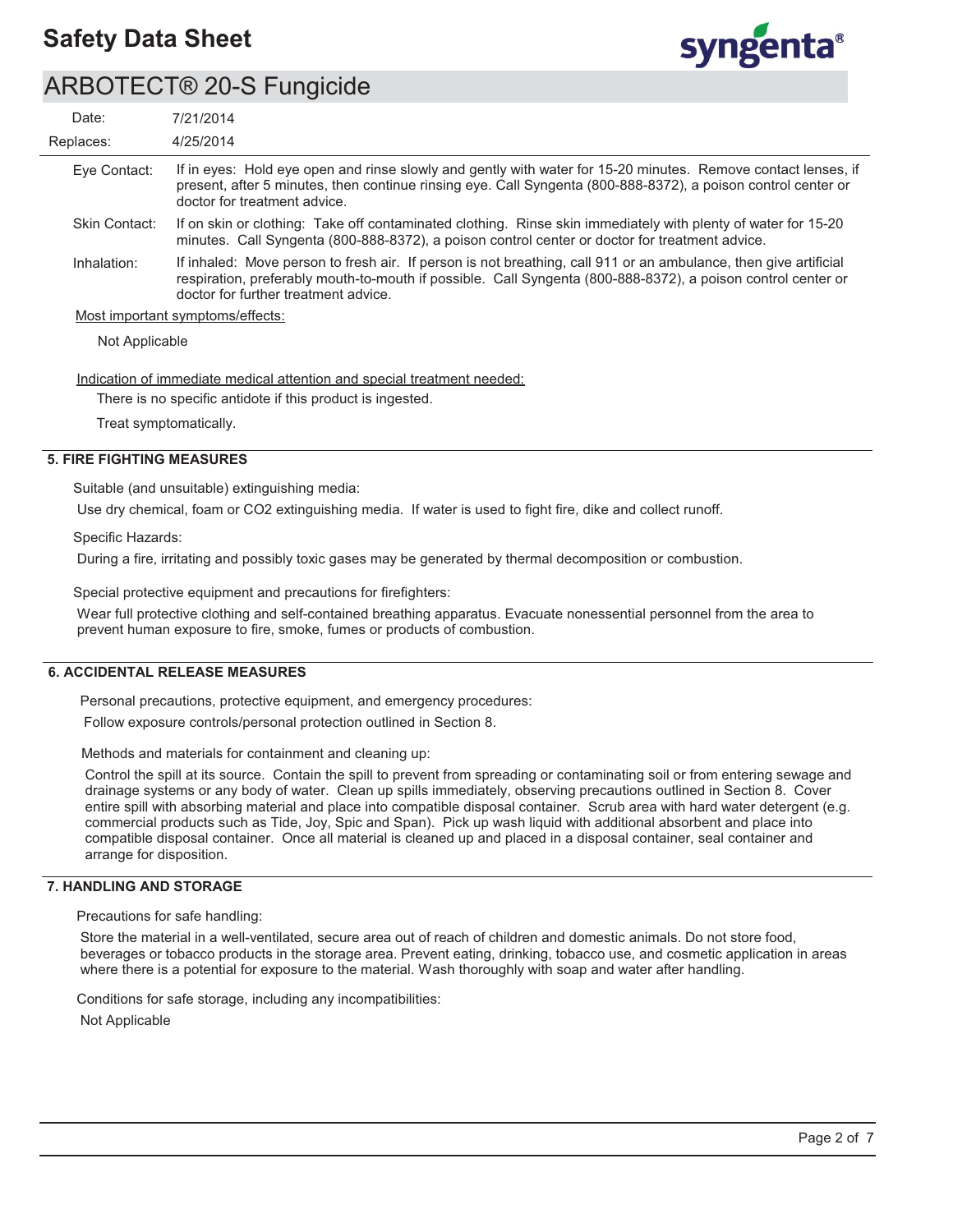

### ARBOTECT® 20-S Fungicide

4/25/2014 7/21/2014 Replaces: Date:

### **8. EXPOSURE CONTROLS/PERSONAL PROTECTION**

### **THE FOLLOWING RECOMMENDATIONS FOR EXPOSURE CONTROLS/PERSONAL PROTECTION ARE INTENDED FOR THE MANUFACTURE, FORMULATION AND PACKAGING OF THIS PRODUCT.**

### **FOR COMMERCIAL APPLICATIONS AND/OR ON-FARM APPLICATIONS CONSULT THE PRODUCT LABEL.**

Occupational Exposure Limits:

| <b>Chemical Name</b> | OSHA PEL        | <b>ACGIH TLV</b> | Other                    | Source         |
|----------------------|-----------------|------------------|--------------------------|----------------|
| Other ingredients    | Not Applicable  | Not Applicable   | Not Applicable           | Not Applicable |
| Thiabendazole        | Not Established | Not Established  | 10 mg/m <sup>3</sup> TWA | Syngenta       |

#### Appropriate engineering controls:

Use effective engineering controls to comply with occupational exposure limits (if applicable).

#### Individual protection measures:

#### Ingestion:

Prevent eating, drinking, tobacco usage and cosmetic application in areas where there is a potential for exposure to the material. Wash thoroughly with soap and water after handling.

#### Eye Contact:

Eye protection is not required for normal handling. Where eye contact is likely, wear tight-fitting chemical goggles.

#### Skin Contact:

Where contact is likely, wear chemical-resistant gloves (such as barrier laminate, butyl rubber, nitrile rubber, neoprene rubber, natural rubber, polyethylene, polyvinyl chloride [PVC] or Viton), coveralls, socks and chemical-resistant footwear.

#### Inhalation:

A respirator is not normally required when handling this substance. Use effective engineering controls to comply with occupational exposure limits.

In case of emergency spills, use a NIOSH certified respirator with any N, R, P or HE filter.

### **9. PHYSICAL AND CHEMICAL PROPERTIES**

| Appearance: Yellow orange liquid                                         |
|--------------------------------------------------------------------------|
| Odor: Weak, like hydrogen sulfide                                        |
| Odor Threshold: Not Available                                            |
| pH: 2.7 (1% suspension in water)                                         |
| Melting point/freezing point: Not Applicable                             |
| Initial boiling point and boiling range: 212 °F                          |
| Flash Point (Test Method):<br>Not Applicable                             |
| Flammable Limits (% in Air):<br>Not Available                            |
| Not Available<br>Flammability:                                           |
| 4.0 x 10(-9) mmHg @ 77°F (25°C)<br>Vapor Pressure: Thiabendazole         |
| Vapor Density: Not Available                                             |
| Relative Density: $1.1 \text{ @ } 77^{\circ}F (25^{\circ}C)$             |
| 30 mg/l (pH 7, pH 10) @ 68°F in water<br>Solubility (ies): Thiabendazole |
| Partition coefficient: n-octanol/water:<br>Not Available                 |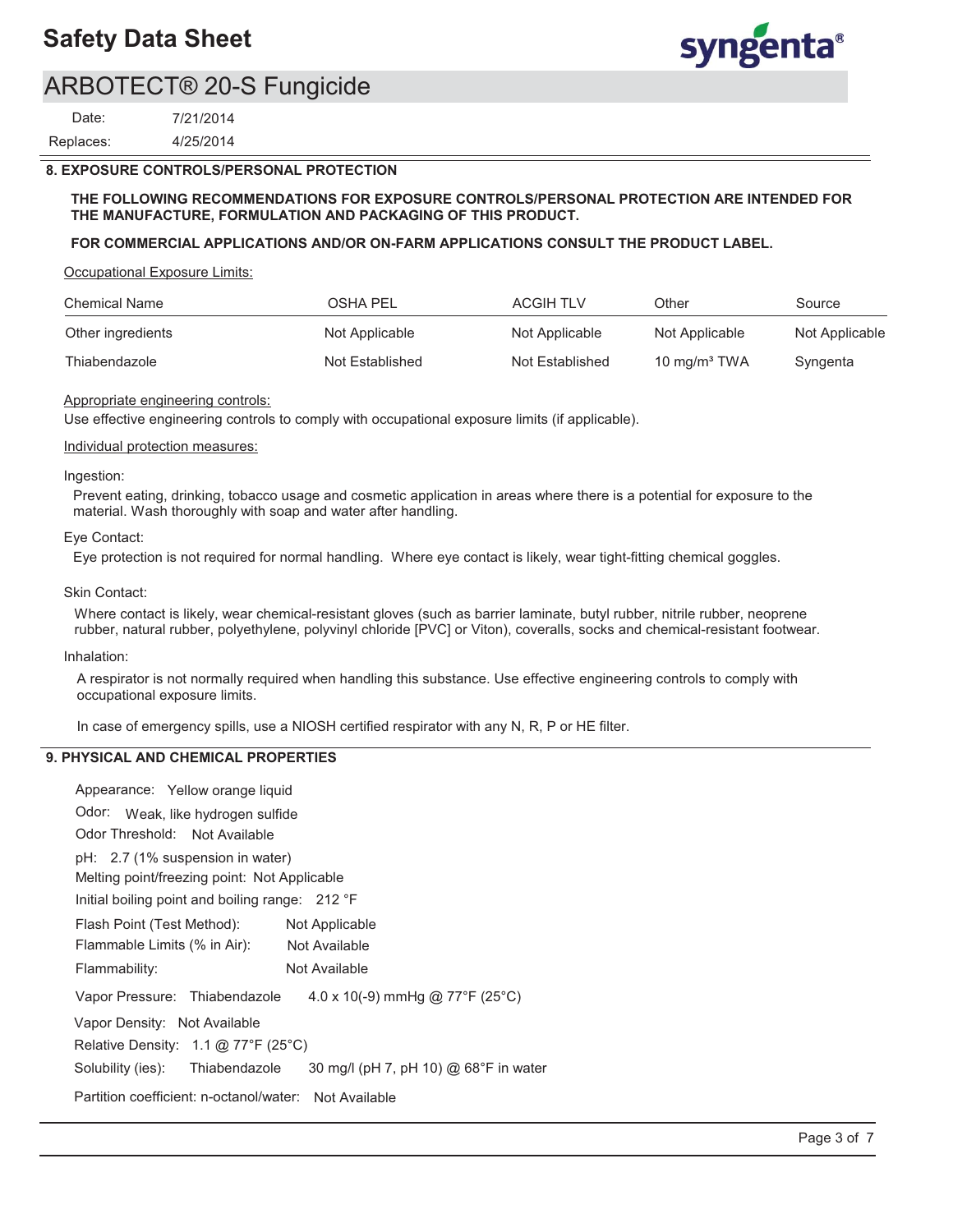

### ARBOTECT® 20-S Fungicide

4/25/2014 7/21/2014 Replaces: Date:

Autoignition Temperature: Not Available

Decomposition Temperature: Not Available

Viscosity: Not Available

Other: None

### **10. STABILITY AND REACTIVITY**

Reactivity: Not reactive.

Chemical stability: Stable under normal use and storage conditions.

Possibility of hazardous reactions: Will not occur.

Conditions to Avoid: None known.

Incompatible materials: None known.

Hazardous Decomposition Products: None known.

### **11. TOXICOLOGICAL INFORMATION**

Health effects information

Likely routes of exposure: Dermal, Inhalation

Symptoms of exposure: Not Applicable

Delayed, immediate and chronic effects of exposure: Not Applicable

#### Numerical measures of toxicity (acute toxicity/irritation studies (finished product))

| Ingestion:                 | Oral (LD50 Rabbit) :                | > 5000 mg/kg body weight |
|----------------------------|-------------------------------------|--------------------------|
| Dermal:                    | Dermal (LD50 Rabbit) :              | > 5050 mg/kg body weight |
| Inhalation:                | Inhalation (LC50 Rat):              | Not Available            |
| Eye Contact:               | Non-Irritating (Rabbit)             |                          |
| <b>Skin Contact:</b>       | Practically Non-Irritating (Rabbit) |                          |
| <b>Skin Sensitization:</b> | Not a Sensitizer (Guinea Pig)       |                          |

### Reproductive/Developmental Effects

Thiabendazole: Did not show reproductive toxicity effects in animal experiments.

#### Chronic/Subchronic Toxicity Studies

Thiabendazole: Increased incidence of anemia and changes in the gall bladder, kidney, liver, spleen and thyroid gland in rat and dog tests.

No adverse health effects are expected in humans at airborne levels below the occupational exposure limit.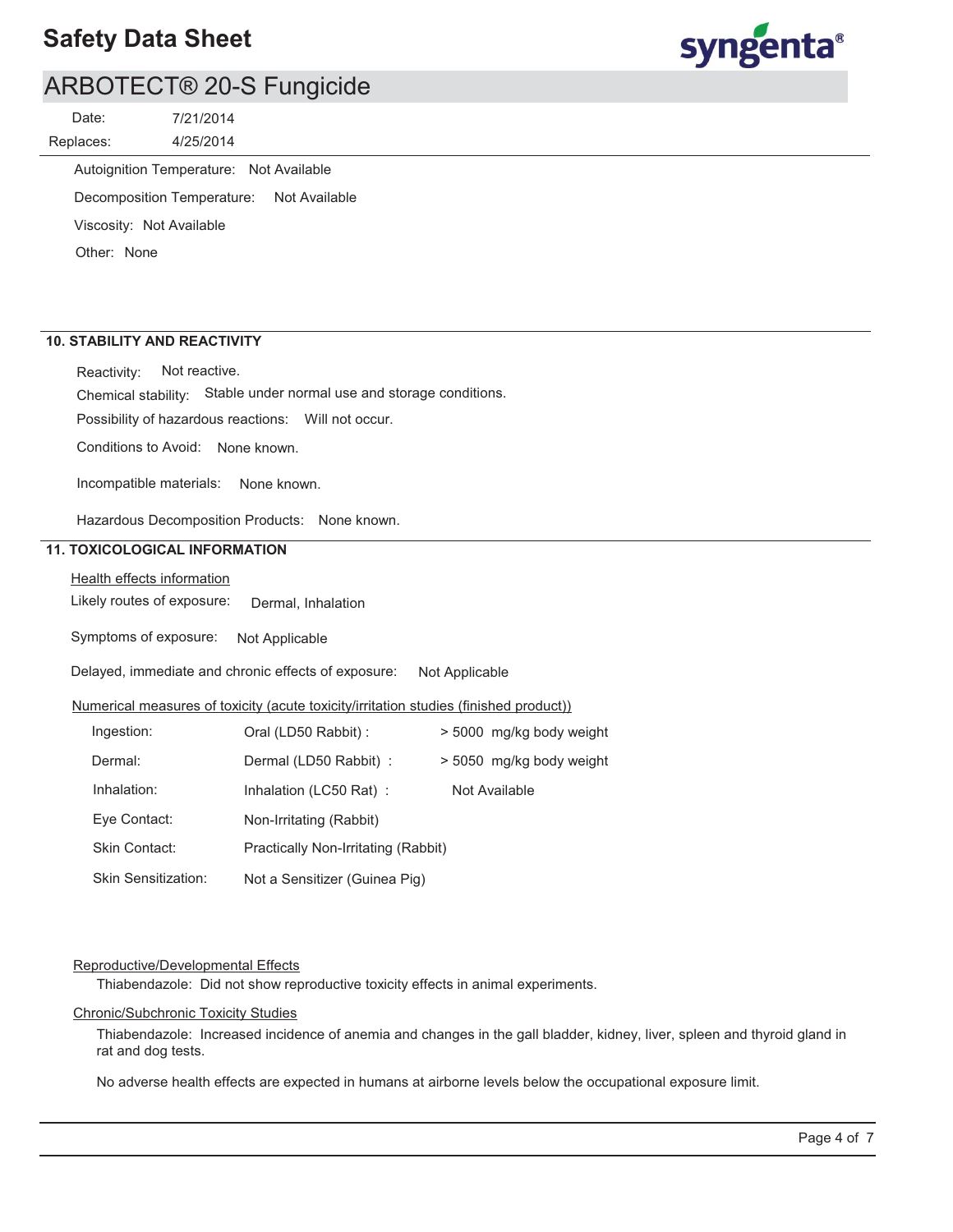

### ARBOTECT® 20-S Fungicide

Date:

### 7/21/2014

4/25/2014 Replaces:

**Carcinogenicity** 

Thiabendazole: Following dietary administration to Sprague-Dawley rats for 2 years, a high dose (90 mg/kg/day) of thiabendazole resulted in a minimally increased incidence of thyroid follicular cell adenomas in male rats only. The mode of action (MOA) is not relevant to humans, supporting the conclusion that thiabendazole does not pose a carcinogenic hazard to humans.

| <b>Chemical Name</b>                                                       | NTP/IARC/OSHA Carcinogen                            |
|----------------------------------------------------------------------------|-----------------------------------------------------|
| Other ingredients                                                          | No.                                                 |
| 1H-Benzimidazole, 2-(4-thiazolyl)-                                         | No                                                  |
| <b>Other Toxicity Information</b><br>None                                  |                                                     |
| <b>Toxicity of Other Components</b><br>Other ingredients<br>Not Applicable |                                                     |
| <b>Target Organs</b><br><b>Active Ingredients</b>                          |                                                     |
| Thiabendazole:                                                             | Thyroid, liver, spleen, kidney, gall bladder, blood |
| Inert Ingredients<br>Other ingredients:                                    | Not Applicable                                      |

### **12. ECOLOGICAL INFORMATION**

### Eco-Acute Toxicity

Thiabendazole: Bird (Bobwhite Quail) LD50 Oral > 2250 mg/kg Fish (Trout) 96-hour LC50 0.56 ppm Invertebrate (Water Flea) 48-hour EC50 0.81 mg/l

### Environmental Fate

### Thiabendazole:

The information presented here is for the active ingredient, thiabendazole. Low bioaccumulation potential. Stable in soil and water. Sinks in water (after 24 h).

### **13. DISPOSAL CONSIDERATIONS**

### Disposal:

Do not reuse product containers. Dispose of product containers, waste containers, and residues according to local, state, and federal health and environmental regulations.

Characteristic Waste: Not Applicable

Listed Waste: Not Applicable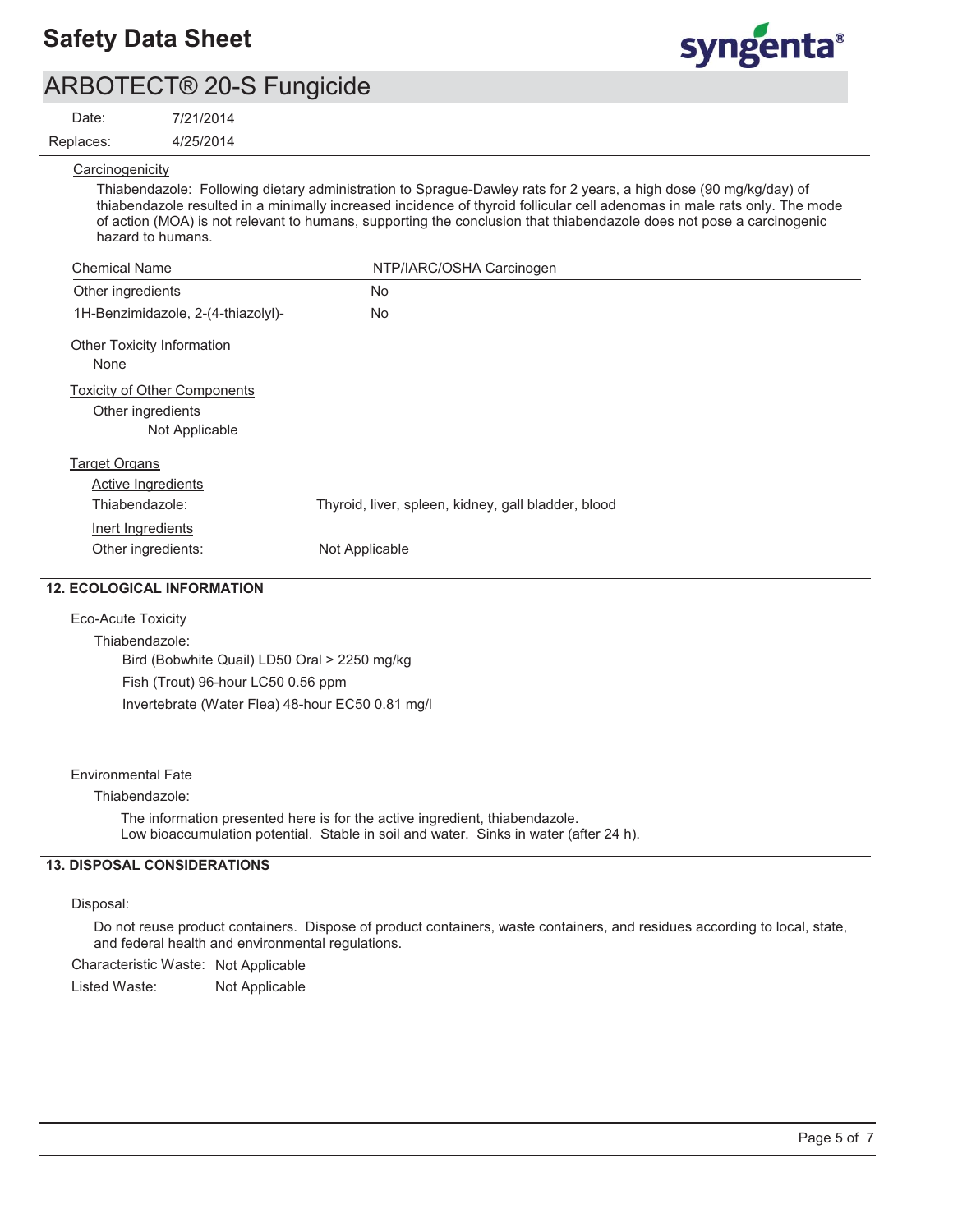# syngenta®

### ARBOTECT® 20-S Fungicide

4/25/2014 7/21/2014 Replaces: Date:

### **14. TRANSPORT INFORMATION**

DOT Classification

Ground Transport - NAFTA Not regulated

**Comments** 

Water Transport - International Proper Shipping Name: Environmentally Hazardous Substance, Liquid, N.O.S. (Thiabendazole), Marine Pollutant Hazard Class: Class 9 Identification Number: UN 3082 Packing Group: PG III

Air Transport - International Proper Shipping Name: Environmentally Hazardous Substance, Liquid, N.O.S. (Thiabendazole) Hazard Class: Class 9 Identification Number: UN 3082 Packing Group: PG III

### **15. REGULATORY INFORMATION**

Pesticide Registration:

This chemical is a pesticide product registered by the Environmental Protection Agency and is subject to certain labeling requirements under federal pesticide law. These requirements differ from the classification criteria and hazard information required for safety data sheets, and for workplace labels of non-pesticide chemicals. Following is the hazard information as required on the pesticide label:

Caution: Harmful if swallowed. Harmful if inhaled. Avoid breathing spray mist. May irritate skin. Avoid contact with skin or eyes.

EPA Registration Number(s): 100-892

EPCRA SARA Title III Classification:

| Section 311/312 Hazard Classes: | Acute Health Hazard                                                                                                 |
|---------------------------------|---------------------------------------------------------------------------------------------------------------------|
| Section 313 Toxic Chemicals:    | Thiabendazole 26.6% (CAS No. 148-79-8)                                                                              |
| California Proposition 65:      |                                                                                                                     |
| reproductive harm.              | This product does not contain chemicals known to the State of California to cause cancer and birth defects or other |

CERCLA/SARA 304 Reportable Quantity (RQ):

None

RCRA Hazardous Waste Classification (40 CFR 261):

Corrosive D002

TSCA Status:

Exempt from TSCA, subject to FIFRA